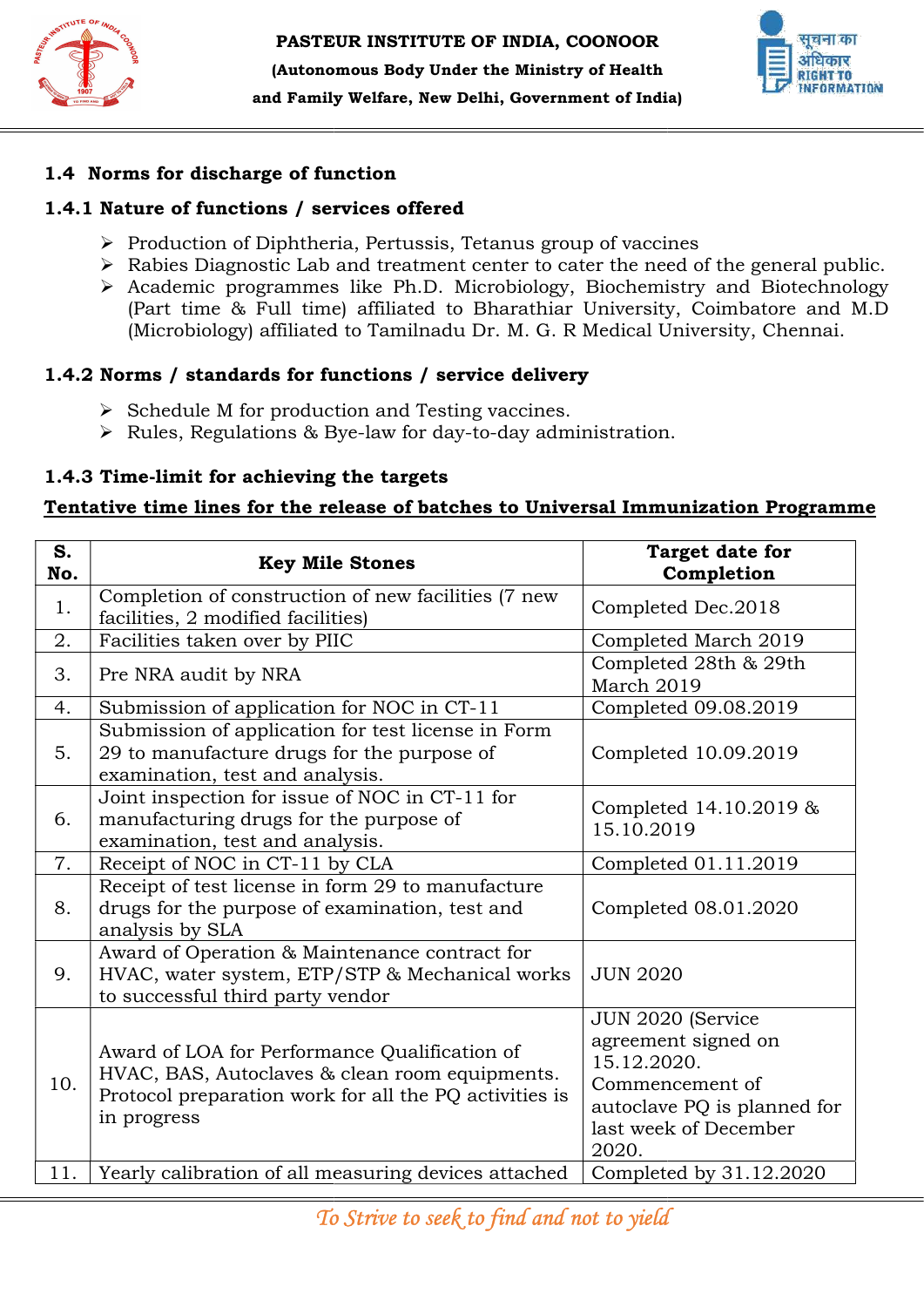



#### (Autonomous Body Under the Ministry of Health and Family Welfare, New Delhi, Government of India)

|              | to various equipments (approx 2600 Nos.) is in<br>progress.                                                           |           |                 |                                                                                                                                                                        |
|--------------|-----------------------------------------------------------------------------------------------------------------------|-----------|-----------------|------------------------------------------------------------------------------------------------------------------------------------------------------------------------|
| 12.          | Completion of PQ of facilities, utilities and critical<br>equipments                                                  |           | 31.03.2021      |                                                                                                                                                                        |
| 13.          | Schedule of trial batches                                                                                             |           |                 | Initiation: DEC 2020<br>Completion : MAY 2021<br>(Process simulation<br>with<br>water is in progress for<br>verification<br><sub>of</sub><br>system<br>functionality). |
| 14.          | Production of Consistency batches (equivalent to<br>commercial scale)                                                 |           |                 | Initiation: APR 2021<br>Completion: MAR 2022                                                                                                                           |
| 15.          | CDL testing and release of consistency batches                                                                        |           |                 | MAR 2022 to MAY2022                                                                                                                                                    |
| 16.          | Commercial batch production initiation                                                                                |           | <b>JUL 2021</b> |                                                                                                                                                                        |
| 17.          | Supply of vaccine to UIP                                                                                              |           | 2022            | Last quarter of the year                                                                                                                                               |
|              | periodically to redress the grievance of all staff members.<br>The constitutions are as follows:<br>OFFICIAL SIDE:    |           |                 |                                                                                                                                                                        |
| 1.           | Director                                                                                                              | Chairman  |                 |                                                                                                                                                                        |
| 2.           | Administrative Officer                                                                                                | Secretary |                 |                                                                                                                                                                        |
| 3.           | Deputy Director                                                                                                       |           |                 |                                                                                                                                                                        |
| 4.           | Assistant Director*                                                                                                   |           |                 |                                                                                                                                                                        |
| 5.           | <b>Accounts Officer</b>                                                                                               | Members   |                 |                                                                                                                                                                        |
| 6.           | Sr. Research Officer/Research Officer*                                                                                |           |                 |                                                                                                                                                                        |
| 7.           | Procurement Officer/Purchase                                                                                          |           |                 |                                                                                                                                                                        |
|              | Officer/Stores Officer                                                                                                |           |                 |                                                                                                                                                                        |
|              | * The Chairman will nominate one office each from these cadres as members.                                            |           |                 |                                                                                                                                                                        |
|              | <b>STAFF SIDE:</b>                                                                                                    |           |                 |                                                                                                                                                                        |
|              | One member each from Group "C" representing the following cadres, if the strength of eac<br>cadre being more than 10. |           |                 |                                                                                                                                                                        |
| Group<br>No. | Cadre/Post                                                                                                            |           |                 | No. of<br>Representations                                                                                                                                              |
| 1            | <b>Technical Assistant</b>                                                                                            |           |                 | 1                                                                                                                                                                      |
|              |                                                                                                                       |           |                 |                                                                                                                                                                        |
|              | To Strive to seek to find and not to yield                                                                            |           |                 |                                                                                                                                                                        |

## 1.4.4 Process of redress of grievances of grievances

#### OFFICIAL SIDE:

|    | periodically to redress the grievance of all staff members.                               |           |  |
|----|-------------------------------------------------------------------------------------------|-----------|--|
|    | The constitutions are as follows:                                                         |           |  |
|    | OFFICIAL SIDE:                                                                            |           |  |
| 1. | Director                                                                                  | Chairman  |  |
| 2. | Administrative Officer                                                                    | Secretary |  |
| 3. | Deputy Director                                                                           |           |  |
| 4. | Assistant Director*                                                                       |           |  |
| 5. | Accounts Officer                                                                          |           |  |
| 6. | Sr. Research Officer/Research Officer*                                                    | Members   |  |
|    | Procurement Officer/Purchase                                                              |           |  |
| 7. | Officer/Stores Officer                                                                    |           |  |
|    | * The Chairman will nominate one office each from these cadres as members.                |           |  |
|    | <b>STAFF SIDE:</b>                                                                        |           |  |
|    | One member each from Group "C" representing the following cadres, if the strength of each |           |  |

#### STAFF SIDE:

| Group | Cadre/Post                 | No. of          |
|-------|----------------------------|-----------------|
| No.   |                            | Representations |
|       | <b>Technical Assistant</b> |                 |